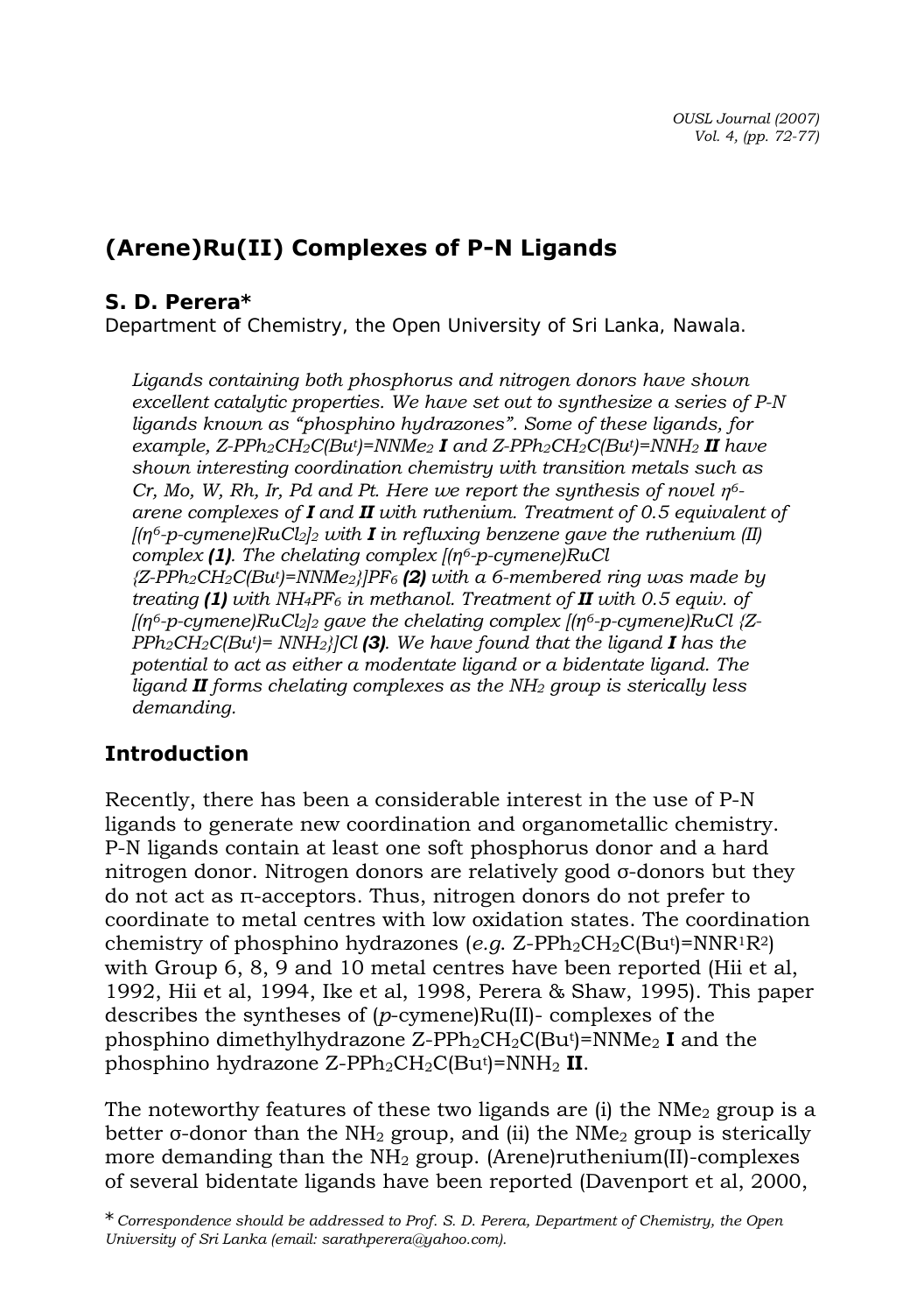Davies et al, 2001). Some examples include (i) asymmetric transfer hydrogenation of ketones, with enantiomeric excesses (ee) of > 99%, using chiral diamine ligands (Noyori & Hashiguchi, 1997); (ii) asymmetric hydrogenation with [RuCl(binap)(arene)]+ (Mashima, et al, 1989)]; (iii) enantioselective Diels-Alder reactions catalysed by [RuCl(pyridyloxazoline)(arene)][SbF6](Davenport, et al, 2000).



#### **Experimental**

All the reactions were carried out in an inert atmosphere of dry nitrogen or dry argon. NMR spectra were recorded using a Bruker ARX-250 spectrometer (operating frequencies for  ${}^{1}H$ ,  ${}^{31}P$  and  ${}^{13}C$  are 250.6, 101 and 62.9 MHz, respectively) or a Bruker AM-400 spectrometer (operating frequencies for <sup>1</sup>H, <sup>31</sup>P and <sup>13</sup>C are 400.1, 161.9 and 100.6 MHz, respectively).  ${}^{1}H$  and  ${}^{13}C$  chemical shifts are relative to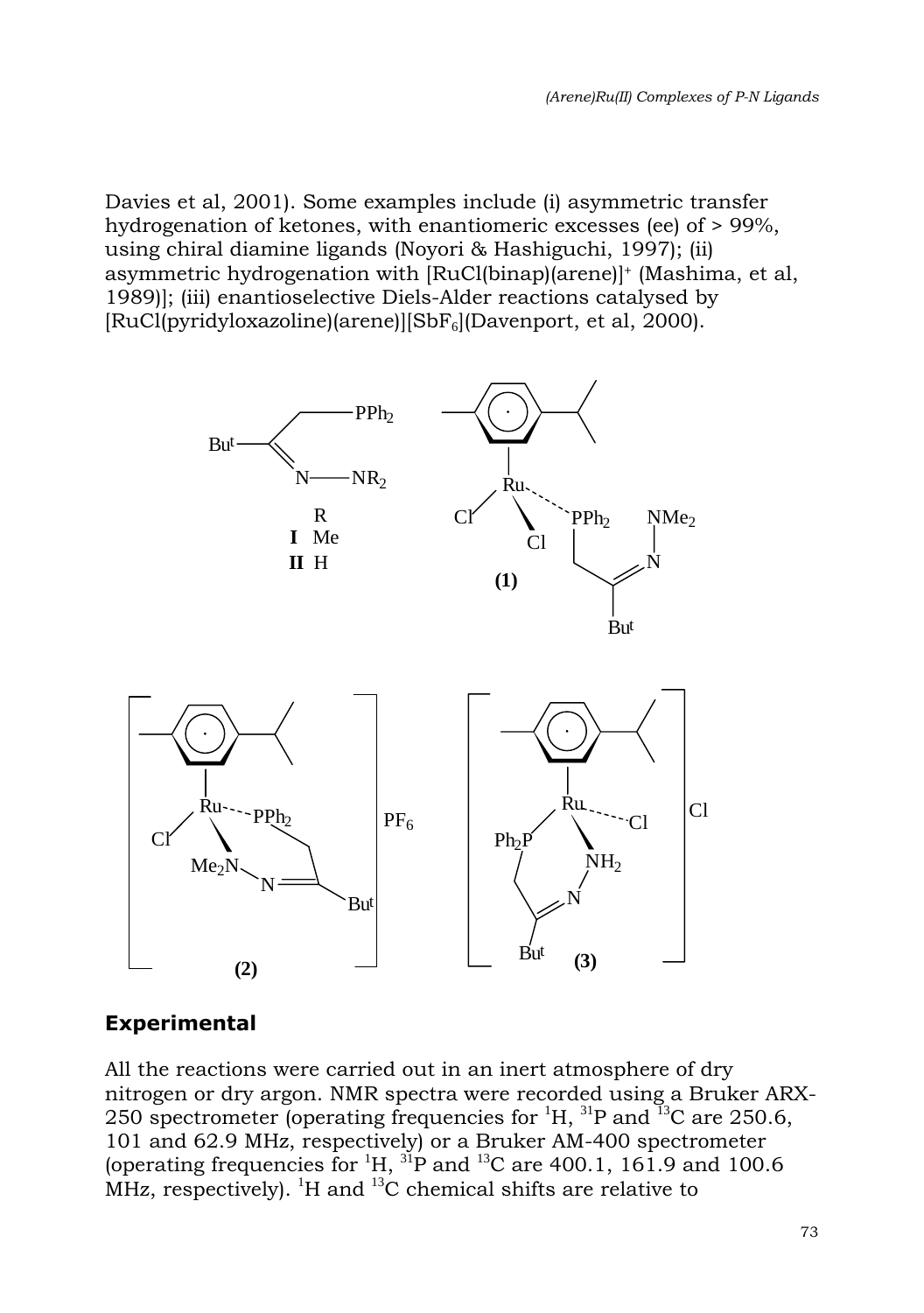tetramethylsilane and <sup>31</sup>P shifts are relative to 85% phosphoric acid. Infrared spectra were recorded using a Perkin-Elmer model 257 grating spectrometer (4000-600 cm<sup>-1</sup>) or a Pye Unicam SP2000 (4000-200 cm<sup>-1</sup>). Mass spectra were recorded on a VG Autospec mass spectrometer using 8kV acceleration. For metal complexes, the *m/z* values are quoted for  $^{102}$ Ru and  $^{35}$ Cl.

# **[{**η**<sup>6</sup> -***p***-MeC6H4CH(Me)2}RuCl2{PPh2CH2C(But )=NNMe2}] (1).**

A mixture of  $[(n^6-p-cymene)RuCl<sub>2</sub>]$  [5] (0.23 g, 0.38 mmol) and the phosphino dimethylhydrazone **I** (0.25 g, 0.76 mmol) in benzene (3 mL) was heated under reflux for 35 min. The complex **(1)** crystallized as red microcrystals, (0.43 g, 89%). (Found: C, 58.7; H, 6.45; Cl, 10.6; N, 4.0.  $C_{30}H_{41}Cl_2N_2PRu.0.5C_6H_6$  requires C, 59.0; H, 6.6; Cl, 10.55; N, 4.15%). Mass (FAB):  $m/z$  632 (M<sup>+</sup>) and 597 (M-Cl). IR (Nujol):  $v(Ru$ -Cl) = 280 cm<sup>-1</sup>.<sup>31</sup>P-{<sup>1</sup>H} NMR (101 MHz, CDCl<sub>3</sub>),  $\delta_P$  (ppm): 22.7 (s). <sup>1</sup>H-NMR (250 MHz, CDCl<sub>3</sub>),  $\delta_H$  (ppm): 0.56 (9H, s, Bu<sup>1</sup>), 1.11 [6H, d, <sup>3</sup>J (HH) 6.9, CH*Me*<sub>2</sub>, 1.67 (3H, s, 4-*Me*C<sub>6</sub>H<sub>4</sub>), 1.84 (6H, s, N*Me*<sub>2</sub>), 2.44 (1H, m, CHMe<sub>2</sub>) and 3.61 [2H, d, <sup>2</sup>J(PH) 13.0, CH<sub>2</sub>P]. <sup>13</sup>C-{<sup>1</sup>H} NMR (62.9 MHz, CDCl<sub>3</sub>) δ<sub>C</sub> (ppm): 17.3(1C, s, 4-*Me*C<sub>6</sub>H<sub>4</sub>), 22.2 (2C, s, CH*Me*<sub>2</sub>), 24.6 [1C, d, 1J(PC) 19.6, CH2P], 28.0 (3C, s, C*Me*3), 30.1 (1C, s, *C*HMe2), 39.3 [1C, d, 3J(PC) 1.6, *C*Me3], 45.5 (2C, s, N*Me*2) and 172.9 [1C, d, 2J(PC) 13.6, *C*=N].

#### **[{η<sup>6</sup> -MeC6H4CH(Me)2}RuCl{PPh2CH2C(But )=NNMe2}–P, N] PF6 (2).**

A mixture of **(1)** (50 mg, 0.08 mmol) and of NH4PF6 (12 mg, 0.08 mmol) in methanol (3 mL) was heated at *ca*. 60 °C for 15 min. The required product **(2)** crystallized as orange microcrystals and was collected. Yield (34 mg, 58%). (Found: C, 49.0; H, 5.6; Cl, 4.9; N, 3.85.  $C_{30}H_{41}CIF_6N_2P_2Ru$  requires C, 48.55; H, 5.55; Cl, 4.8; N, 3.8%). Mass (FAB):  $m/z$  597 (M-PF<sub>6</sub>). IR (Nujol):  $v(Ru-Cl) = 290$  cm<sup>-1</sup>. <sup>31</sup>P-{<sup>1</sup>H}</sub> NMR (101 MHz, CDCl<sub>3</sub>),  $\delta_P$  (ppm): 52.4 (s). <sup>1</sup>H-NMR (250 MHz, CDCl<sub>3</sub>),  $\delta_H$ (ppm): 0.82 (9H, s, C*Me*3), 1.16 [6H, d, 3J (HH) 7.0, CH*Me*2], 1.19 (3H, s, 4-*Me*C6H4), 1.21 (3H, s, N*Me*2), 1.22 (3H, s, N*Me*2), 2.53 (1H, m, CH*Me*2) 2.59 [1H, dd, <sup>2</sup>J(PH) 10.6, <sup>2</sup>J(HH) 16.2, CH<sub>2</sub>P and 3.47 [1H, t, <sup>2</sup>J(PH) = <sup>2</sup>J(HH) 16.2, CH<sub>2</sub>P]. <sup>13</sup>C-{<sup>1</sup>H} NMR (62.9 MHz, CDCl<sub>3</sub>) δ<sub>C</sub> (ppm): 18.2(1C, s, CH3), 19.9 [1C, d, 1J(PC) 21.2, CH2P], 22.8 (2C, s, CH*Me*2), 27.4 (3C, s, C*Me*3), 30.4 (1C, s, *C*HMe2), 39.5 [1C, d, 3J(PC) 2.4, *C*Me3], 45.5 (2C, s, N*Me*2) and 170.8 (1C, s, *C*=N).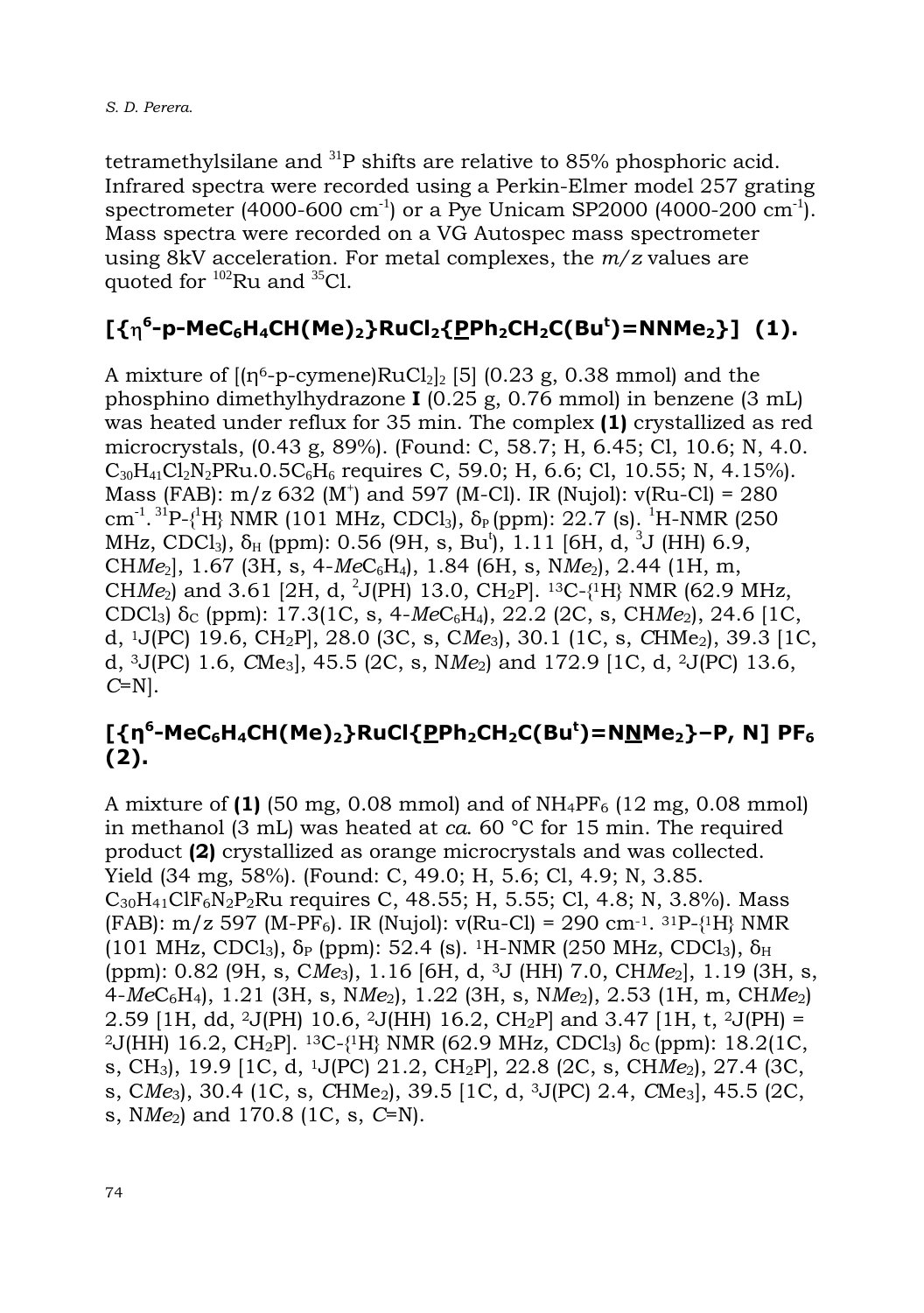### **[{η6-***p***-CH3C6H4CH(Me)2}RuCl{PPh2CH2C(But )=NNH2}–***P***,** *N***] Cl (3).**

A mixture of  $[(n^6-p-cv$  mene  $RuCl<sub>2</sub>]$  (50 mg, 0.08 mmol) and the phosphino hydrazone II (49 mg, 0.16 mmol) in benzene (1.5 mL) was heated at *ca*. 60 °C for 5 min. The complex **(3)** crystallized out immediately as yellow microcrystals. It was collected and washed with ether. Yield (67 mg, 69%). (Found: C, 55.1; H, 5.9; Cl, 11.55; N, 4.45.  $C_{28}H_{37}Cl_{2}N_{2}PRu$  requires C, 55.6; H, 6.15; Cl, 11.7; N, 4.65%). Mass (FAB):  $m/z$  569 (M-Cl) and 533 (M-Cl-HCl). IR (Nujol):  $v(Ru-Cl) = 275$ cm<sup>-1. 31</sup>P-{<sup>1</sup>H} NMR (101 MHz, CDCl<sub>3</sub>),  $\delta_P$  (ppm): 60.8 (s). <sup>1</sup>H-NMR (250 MHz, CDCl<sub>3</sub>),  $\delta_H$  (ppm): 0.80 (9H, s, Bu<sup>t</sup>), 1.13 [3H, d, <sup>3</sup>J (HH) 6.8, CH*Me*2], 1.30 [3H, d, 3J (HH) 6.8, CH*Me*2], 2.26 (3H, s, 4-*Me*C6H4), 2.85  $(1H, m, d, {}^{3}J$  (HH) 6.8, CHMe<sub>2</sub>), 3.36 [1H, t, <sup>2</sup>J(HH) = <sup>2</sup>J(PH) 14.0, CH<sup>2</sup>P, 3.81 [1H, t, <sup>2</sup>J(HH) = <sup>2</sup>J(PH) 14.0, CH<sub>2</sub>P, 10.10 (1H, t, <sup>2</sup>J(HH) =  $3J(PH)$  9.9, NH<sub>2</sub>).  $13C-\{1H\}$  (101 MHz, CDCl<sub>3</sub>), NMR (62.9 MHz, CDCl<sub>3</sub>) δ<sub>C</sub> (ppm): 18.2 (1C, s, CH3), 22.3 (1C, s, CH3), 22.8 (1C, s, CH3), 25.0 [1C, d, <sup>1</sup>J(PC) 18.1, CH<sub>2</sub>P, 27.4 (3C, s, CMe<sub>3</sub>), 30.4 (1C, s, CHMe<sub>2</sub>), 39.5 [1C, d, 3J(PC) 2.4, *C*Me3], and 172.9 [1C, d, 2J(PC) 3.0, *C*=N].

#### **Results and Discussion**

Treatment of 0.5 equivalent of  $[(n^6-p-cymene)RuCl<sub>2</sub>]$ <sub>2</sub> with the ligand **I** in refluxing benzene gave the ruthenium (II) complex **(1)** as red microcrystals in 89% yield. Micro-analytical data and mass spectral data suggest that the complex **(1)** is with the composition  $\text{RuCl}_2(p$ cymene){PPh<sub>2</sub>CH<sub>2</sub>C(But)=NNMe<sub>2</sub>}]. In the mass spectrum, the parent ion gave a profile at  $m/z$  632 Dalton. The <sup>31</sup>P- $\{1H\}$  NMR spectrum showed a singlet at 22.7 ppm. The low-field shift of 32.4 ppm  $(\delta_p)$  of the free ligand **I** is –9.7 ppm) of the phosphorus chemical shift indicates the coordination of  $PPh<sub>2</sub>$  group to Ru centre. In the proton NMR spectrum, the *tert*-butyl and NMe<sub>2</sub> groups gave singlets at 0.56 and 1.84 ppm. The two protons of the  $CH<sub>2</sub>P$  group were chemically equivalent and appeared as a doublet at 3.61 ppm,  $2J(PH) = 13.0$  Hz. The two-methyl groups of the isopropyl group of the *p-*cymene ligand gave a doublet at 1.11 ppm with a 3J(HH) value of 6.9 Hz. In this red complex **(1)**, the ligand **I** is coordinated to the Ru(II) centre in a monodentate fashion through the P-donor as indicated by the characterizing data. This phosphino dimethylhydrazone ligand **I** formed chelating complexes readily with a number of metal centres (Hii et al, 1992, Hii et al, 1994, Ike et al, 1998, Perera & Shaw, 1995). We hoped that the ligand **I** in the complex **(1)** could form a six-membered chelate ring by removing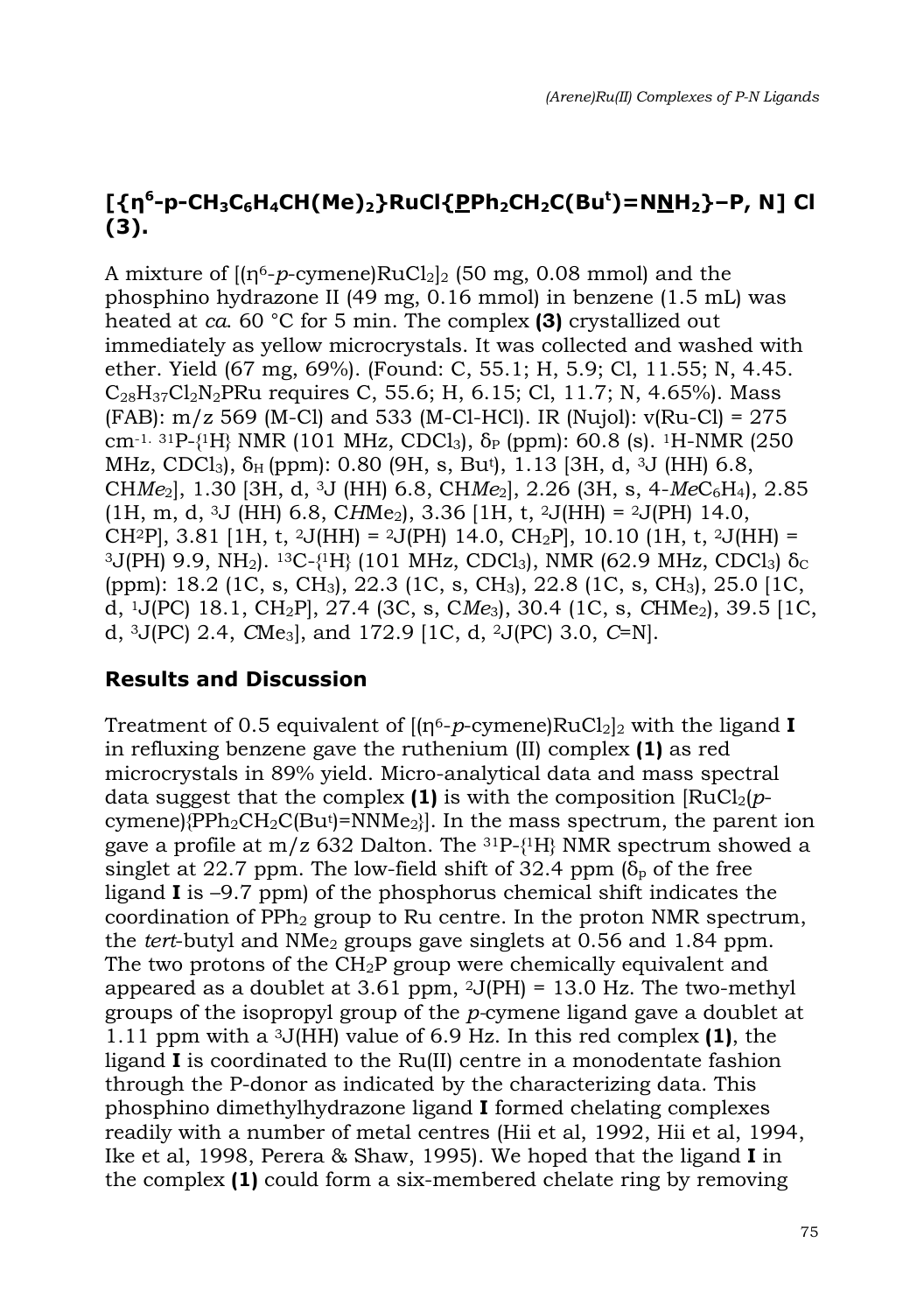one of the chloride ligands. The orange chelating complex [(η6-*p*cymene)RuCl{Z-PPh2CH2C(But)= NNMe2}]PF6 **(2)** with a six-membered ring was prepared by treating the complex  $(1)$  with  $NH_4PF_6$  in methanol. As expected, the phosphorus-31 resonance showed a large low field shift and appeared at 52.4 ppm. The two protons of the  $CH_2P$ group are now not chemically equivalent and in the 1H-{31P} NMR spectrum they showed a AB pattern with  $3J(HH) = 16.2Hz$ . Treatment of the ligand **II** with 0.5 equivalent of  $[(n^6-p-cy)]$  gave the chelating complex  $[(n^6-p-cymene)RuClZ-PPh_2CH_2C(Bu^t) = NNH_2][Cl (3)]$ as yellow microcrystals in 69% yield. The spectral data are in good agreement with the proposed structure, where the sterically less demanding  $NH<sub>2</sub>$  group prefers to be coordinated to the ruthenium centre by displacing a chloride ligand.

#### **Acknowledgements**

Author wishes to thank the University of Leeds for a Research Fellowship, and Professor Bernard Shaw for other support.

#### **References**

- Hii, K. K., Perera, S. D., Shaw, B. L. & Thornton-Pett, M. (1992). New bidentate ligands of the types  $PPh2CH2C(But)=NNR2$  (R = H or Me) and PPh2CH2C(But)=N-N=CHPh and their complexes with group 6 metal carbonyls.Journal of the Chemical Society, Dalton Transactions. pp-2361.
- Ike, U. U., Perera, S. D., Shaw, B. L. & Thornton-Pett, M. (1998). Some chloro carbonylruthenium(II) complexes of P,N-donor ligands: Crystal structures of [RuCl(CO){PPh2CH2C(But)=NNH2}2]Cl and fac,cis- [RuCl2(CO){PPh2CH2C(But)= N-N=C(But)CH2PPh2}]. Inorganica. Chimica. Acta, 279, pp-95.
- Perera, S. D. & Shaw, B. L., (1995). Complexes of the bidentate ligands Z-PPh2CH2C(But)=NNR2 ( $R = H$  or Me) with Rh and Ir. Journal of the Chemical Society, Dalton Transactions, pp-633.
- Hii, K. K., Perera, S. D., Shaw, B. L. & Thornton-Pett, M., (1994). Complexes of the bidentate ligands PPh2CH2C(But)=NNR2 (R=H,Me) and PPh2CH2C(But)=N- N=CHPh with Pd(II) and Pt(II). Crystal structure of cis-[Pt{PPh2CH2C(But) =NNH}2]. Journal of the Chemical Society, Dalton Transactions, pp-103.